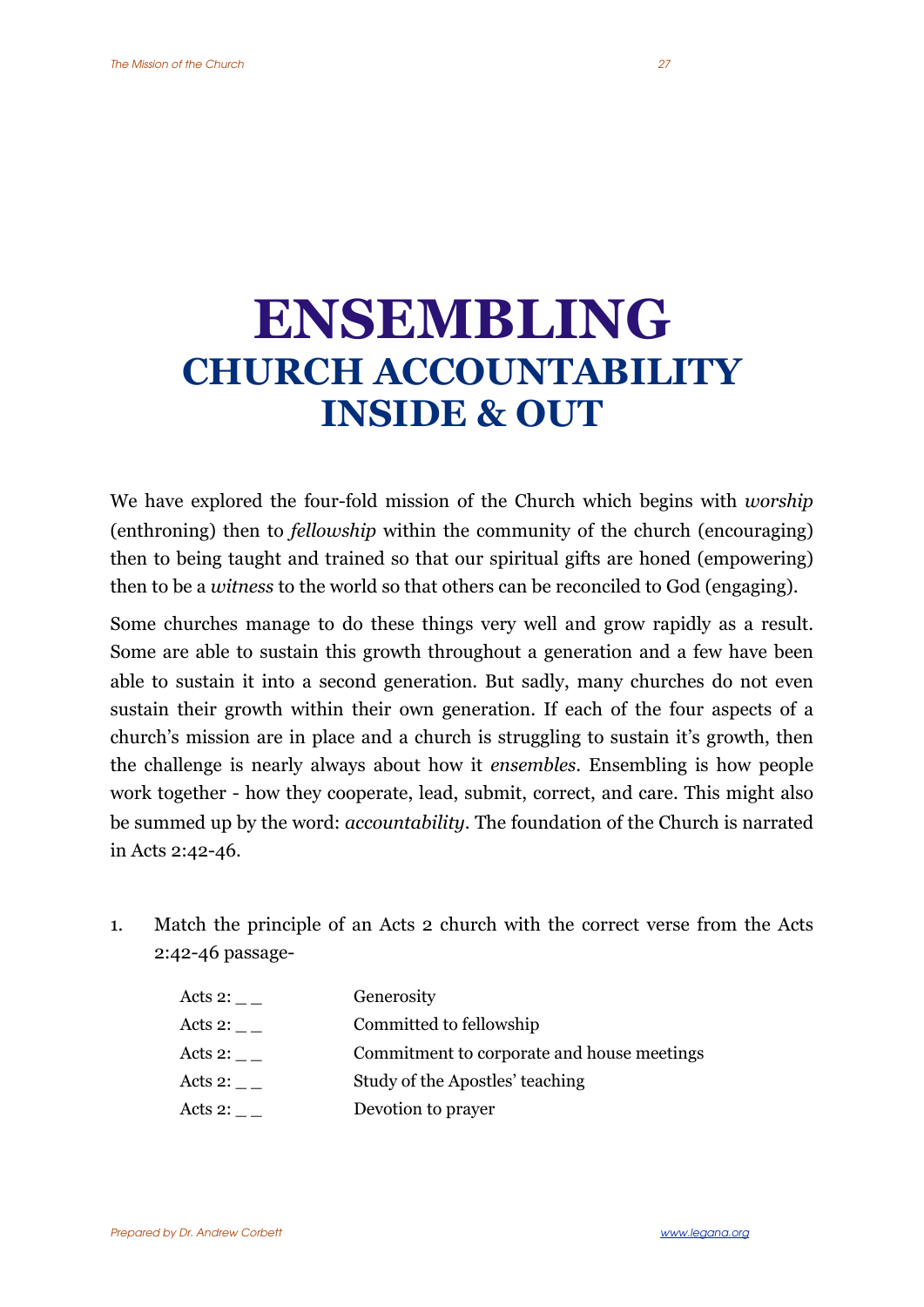As we consider the mission of the Church, we commenced by defining the Church simply as *the ordered community of those Christ has redeemed.* As we've highlighted each aspect of the Church's Mission, we can refine our definition of the Church as

> *The Church is the ordered congregation of redeemed people each gifted by God with certain abilities vitally connected to Christ and each other by the Holy Spirit and apostolically accountable as a prophetic witness to the world.*

The expression "apostolically accountable" describes *internal* and *external* accountability. Accountability requires *transparency*, *submission*, and *wisdom*. It's goal is the *welfare* of those involved. *Internal* accountability happens within a church were each member is submitted to someone within the church who they report to and have allowed to correct, guide and advise them. *External* accountability involves an authority from *outside* of a church being given permission to correct, guide, and advise.

- 2. Read Philippians 1:1 and note who are the internal and who are the external authorities mentioned -
- 3. Note Revelation 1:11. In what way does this verse reveal the external/internal accountability structures of the Early Church?
- 4. Compare Hebrews 13:7 with Hebrews 13:17 and discuss the implications for accountability within a local church and the ultimate accountability of those keeping others to account -
- 5. Noting the two Hebrews references in the above question, how can those within a local church feel more willing to be held accountable by local church leaders?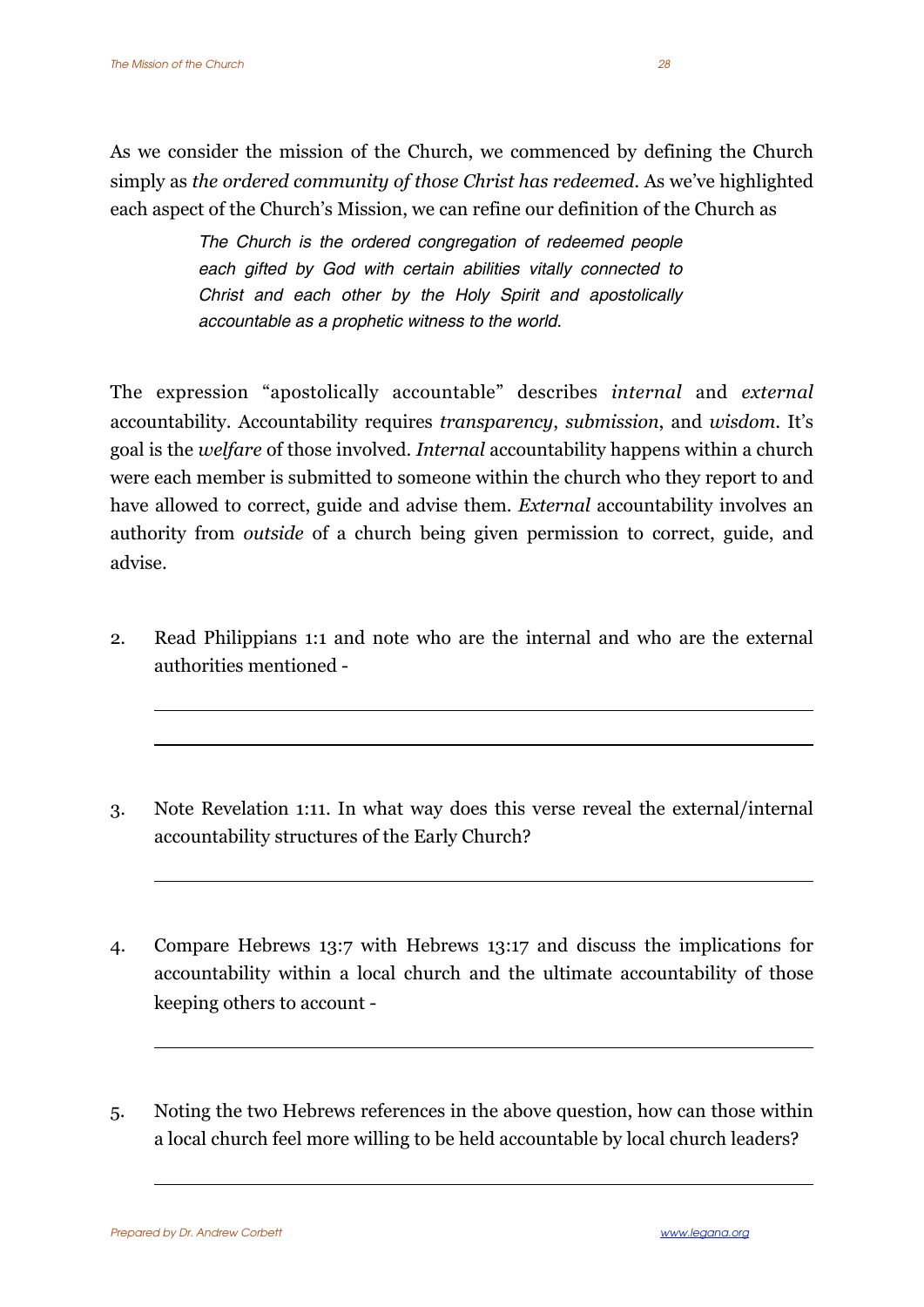Those in local church leadership are called to 'shepherd' those within the church. The most Biblical form of this shepherding involves *discipleship*. Being a disciple means being a *follower*. To follow Christ involves being led in some measure by those shepherds that Christ places in oversight over our lives. As a pastor I find this a daunting - and at times an overwhelming - responsibility. I am a timid person by nature. The idea that as a shepherd I have to intervene, confront, examine the spiritual walk of others in our church frightens me.

6. Perhaps my hesitation to hold those in our church to account is not as rare or new as I might think. How does Hebrews 13:17 address this issue?

But there is a type of accountability that we might each transact with those we connect with within our church.

- 7. Read Galatians 6:1-5 and discuss the type of accountability mentioned in this passage. What does this every-believer accountability look like?
- 8. Consider James 5:19-20. Have you ever seen this done well (or not well)? What was it about what you may have seen that made an impression on you?

## **Submission**

Ensembling, as we are calling it, is about working together in harmony. We also call it *Partnership*. But it requires a certain attitude.

9. Does Ephesians 5:21 guarantee that there won't be any disagreements within a church?